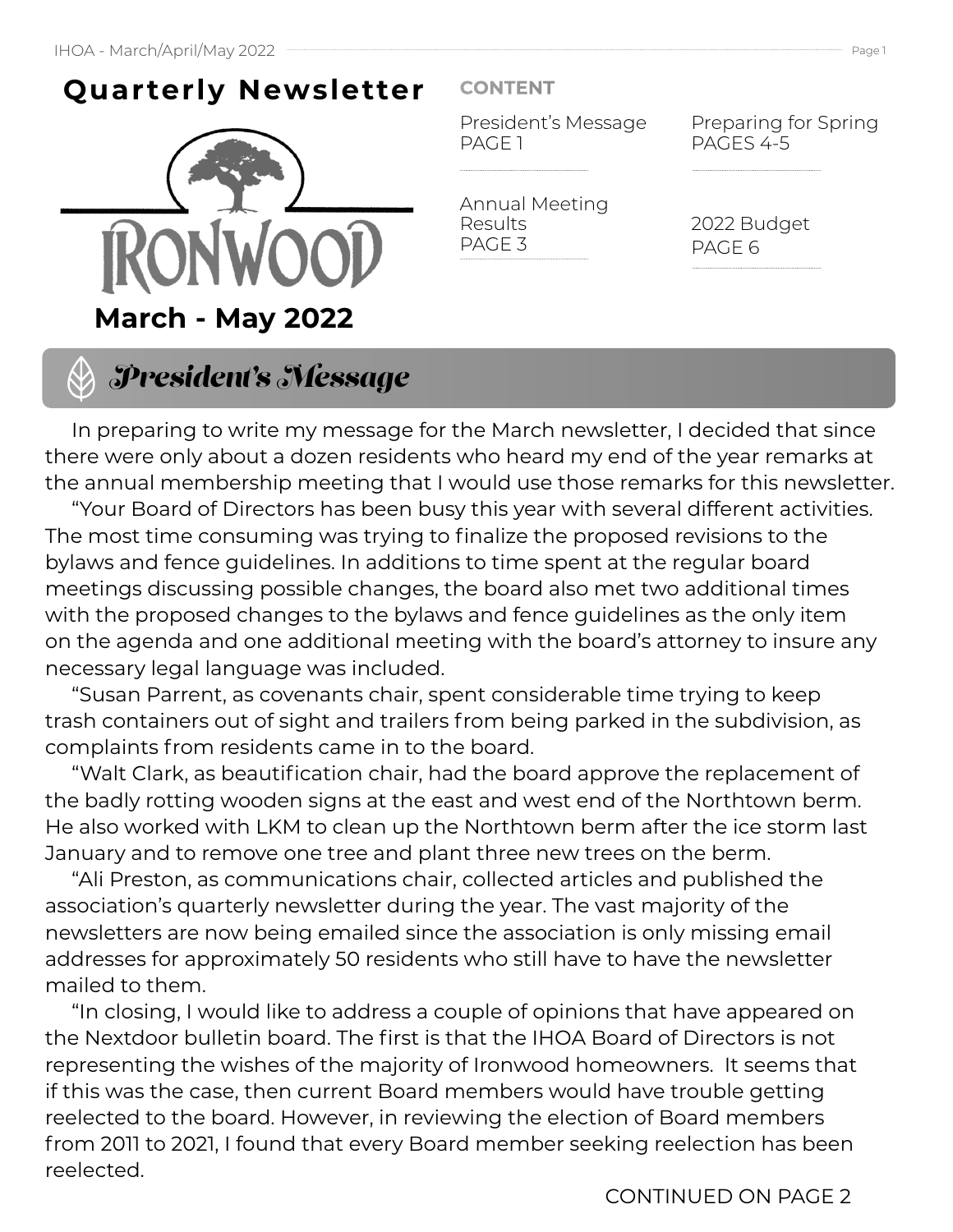## *Snow Removal Thanks*

 Thank you to the homeowners who clear the walks and bus stop areas for residents and students during snowy weather. Is it a Town ordinance? No. A subdivision covenant? No. Just a nice thing to do. The safety and ease of walking is appreciated. Many have continued to exercise outside on the walks during these winter days. If you live near a street drain, consider removing snow from the drain when there is quick thaw, reducing the possibility of additional flooding.

### **Snow Parking Ban Reminder**

Hopefully the days of snow are behind us when you receive this, but remember the Town of Normal snow bans' policy.

 Often times when 2" or more of snow has accumulated, the Public Works Department will issue a snow parking ban. When a parking ban is activated:

- No parked cars are permitted on any streets.
- Cars must be moved to a driveway, garage, or parking lot.
- Normal Police may ticket cars for not complying.

 If you do not have a driveway or garage, you may park for free in the parking lots of the Town's parks, including but not limited to:

• Anderson, Fairview, Maxwell, Rosa Parks Commons, Shepard, Underwood

## *President's Message Continued...*

 "The second opinion is that the board did not listen to residents as they revised the bylaws and fence guidelines. The revision process started with a panel of 11 residents in 2020. As the board reviewed the possible changes over the past year, these changes were published in the minutes of the Board meetings on the association's website. The entire process was very transparent to anyone who wished to follow it. However, there were only two or three residents who appeared at a board meeting, where the first item on the agenda is always to listen to residents concerns, who expressed concern or made suggestions of the changes being considered.

 "Finally, there are several references to the fence survey that was conducted in January 2021. The board decided, before the survey was published, that they would not consider it a valid survey unless at least 50% of residents responded to it. It was responded to by only 233 residents or 40% of the subdivision. Of the respondents, 153 felt the Board should change its policy and approve all fence request that met the fence guidelines. These 153 residents only represent 26% of residents. It would not be appropriate to change a standing policy for 26% of the subdivision."

David Brown, IHOA president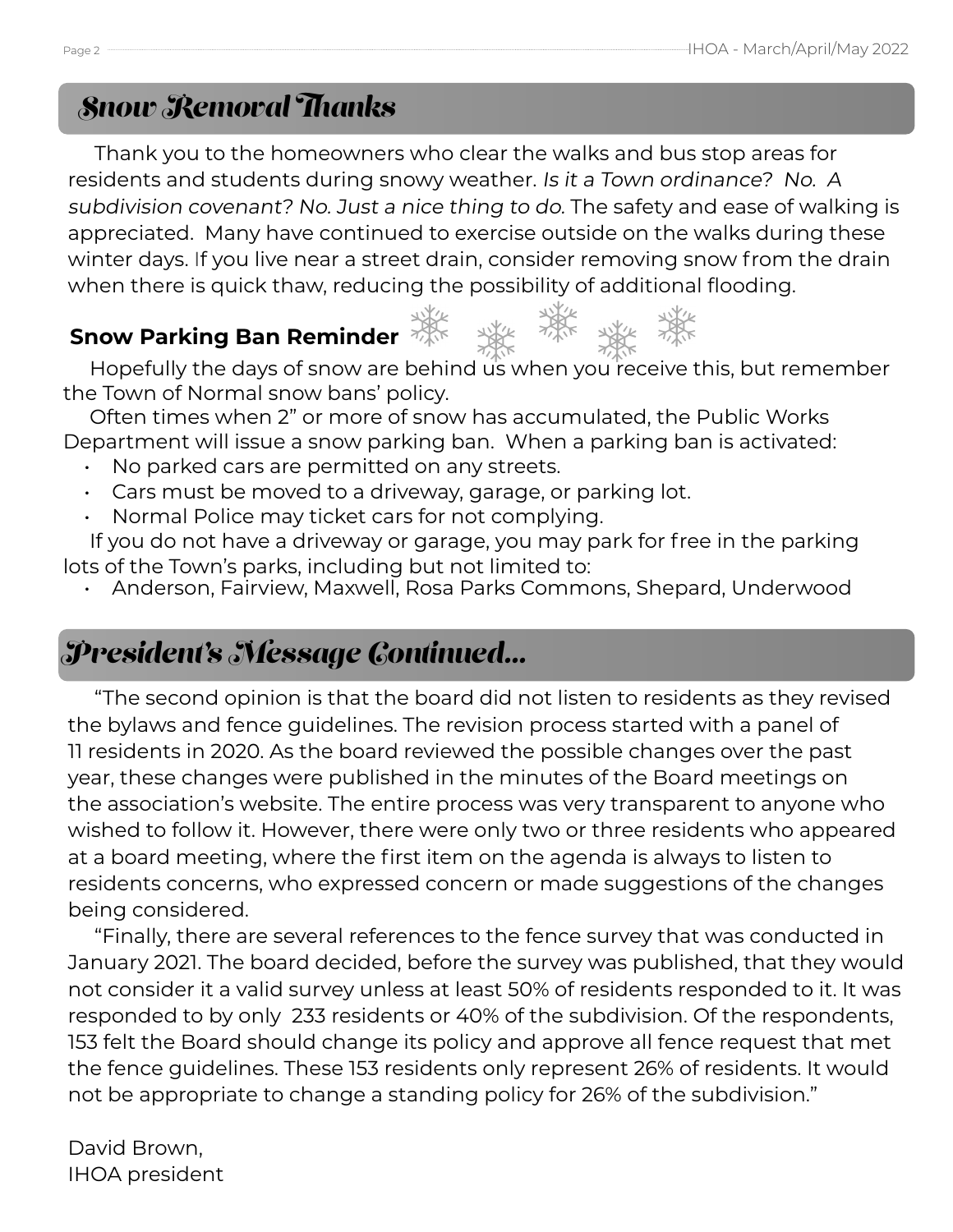## *2022 Annual Meeting Results*

 There were 263 members present, either in-person or by proxy, at the annual membership meeting on Tuesday, January 11, 2022.

The results of the election of board members were as follows (the top four will serve on the board for a two-year term):

 David Brown: 196 votes Ali Presston: 184 votes Keith Palmgren: 181 votes Linda Rheeling: 168 votes Katherine Gesell: 121 votes



The results of the ballot questions were as follows: Proposed bylaws: 201 for approval, 50 opposed to approval Proposed fence guidelines: 162 for approval, 92 opposed to approval

Copies of the updated bylaws and fence guidelines have been posted at ihoa.org.

## *Board Help Needed*



 The current chair of the Newcomers Committee, Chris Knight, is looking for a resident who would like to assist her in delivering welcome packets to the new residents in the subdivision. If you think you might be interested in helping out and getting to meet new residents in Ironwood, please contact Chris for additional information at 309-531-0717 or contact any member of the IHOA Board of Directors.

## *Vice President's Message*

 I just want to thanks those that voted for me this year and I hope that I will continue to do the job that you voted for me to do. Feel free to reach out to me with any questions regarding Ironwood and I will try to answer them or find an answer for you.

Welcome to all our new residents that are making Ironwood their new home. We hope that you enjoy our wonderful neighborhood. We have lived here for almost 30 years and still love it and all our wonderful neighbors.

Stay warm and remember Spring is right around the corner.

Linda Rheeling vice president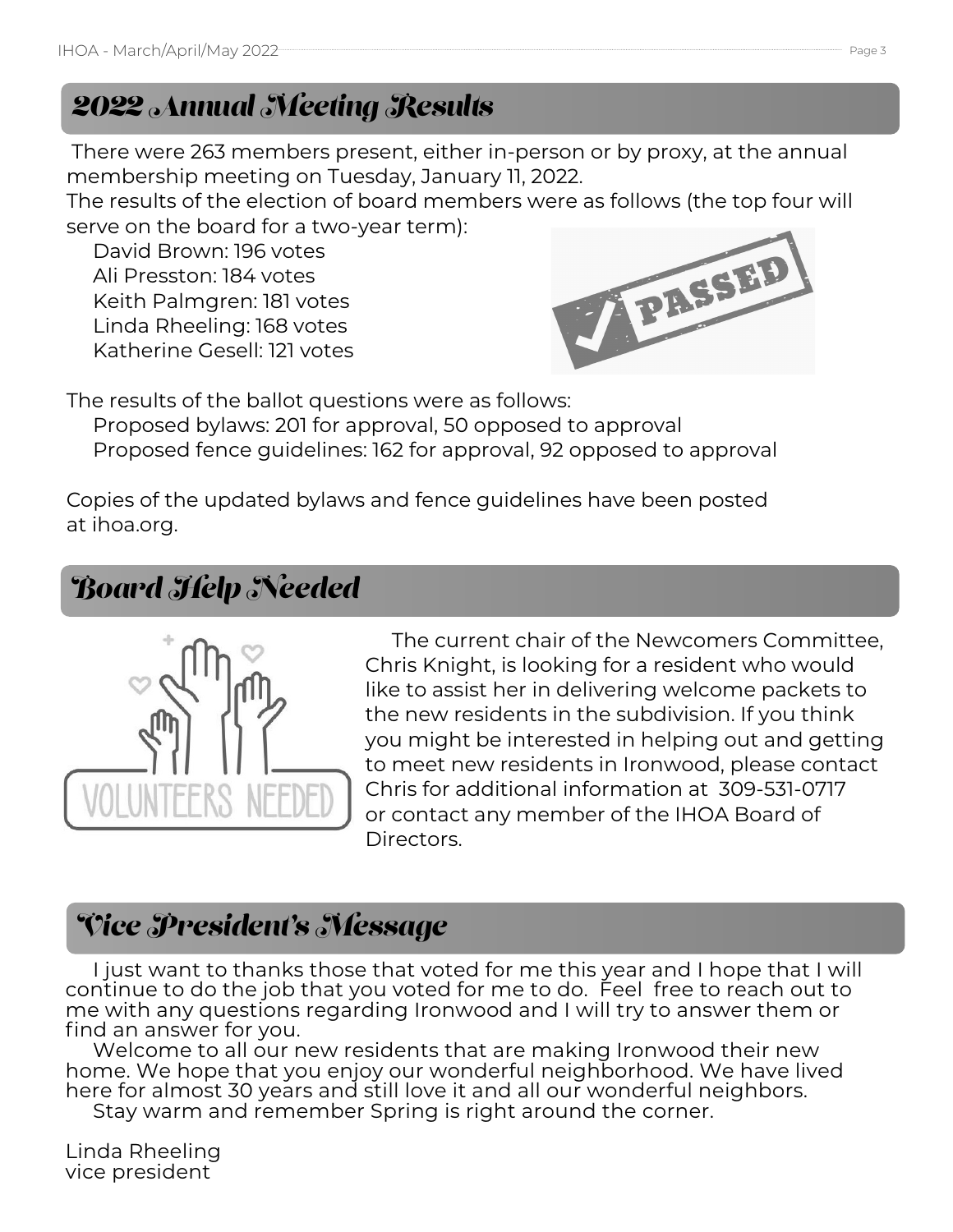# *Preparing for Spring*

#### **Landscape Waste and Mulch**

 Landscape waste is organic yard or garden waste. The collection season is coming – April 1 through December 23, weather permitting. This waste must be placed in open paper bags (leaf bags) or open cans or in a Town-



issued landscape waste cart. Waste *cannot* be placed in plastic garbage bags. **Non-acceptable items include** sticks, dirt, sod, grass clippings and non-organic or woody materials. Landscape waste is picked up on the regular trash day.

 Landscape waste decals for containers are available free of charge at the Library, City Hall reception desk on 2nd floor, the Police Department or Public Works on Warriner Street. The decal is required on carts purchased from the Town. If a non-Town container is used, decals can be used but are not required IF the lid is open.

 Free mulch is available from the Town. They will even load it into a truck or on a trailer on a first come first served basis. Or, you can load it yourself - remember your shovel. Call Public Works to check on availability and hours.

#### **Bulky Waste Collection by Town**

 Bulky waste is identified as large items that cannot fit into your Town of Normal garbage cart. It is collected every week like regular garbage.

#### **Here are some things to know about bulky waste pick-up:**

 • Large cardboard boxes must be flattened, placed along the curb and not placed between carts (ease of truck pick up).

 • All items should be placed loose at the curb. Do not put in a box or non-Town carts/cans.

 • Stack and organize into one pile to reduce the chance of wind blowing the items and also to assist pick-up.

• Total weight should not be over 500 pounds.

#### **Items that will be picked up by the Town include**:

• Refrigerators and freezers. Doors must be removed and set next to appliance.

- Furniture
- Dehumidifiers

• Removed carpet and carpet pads. Place rolled pieces parallel to the curb.

- Mattresses
- Boards with nails removed or turned downward

**Items that will not be picked up as bulky waste include** electronics, landscape waste such as leaves and plant clippings, tree branches, and brush.

> Questions? Contact Public Works at (309) 454-957 visit www.normal.org/208/Public-Works.

The Public Works Dept. is located at 1301 Warriner Street, Normal.



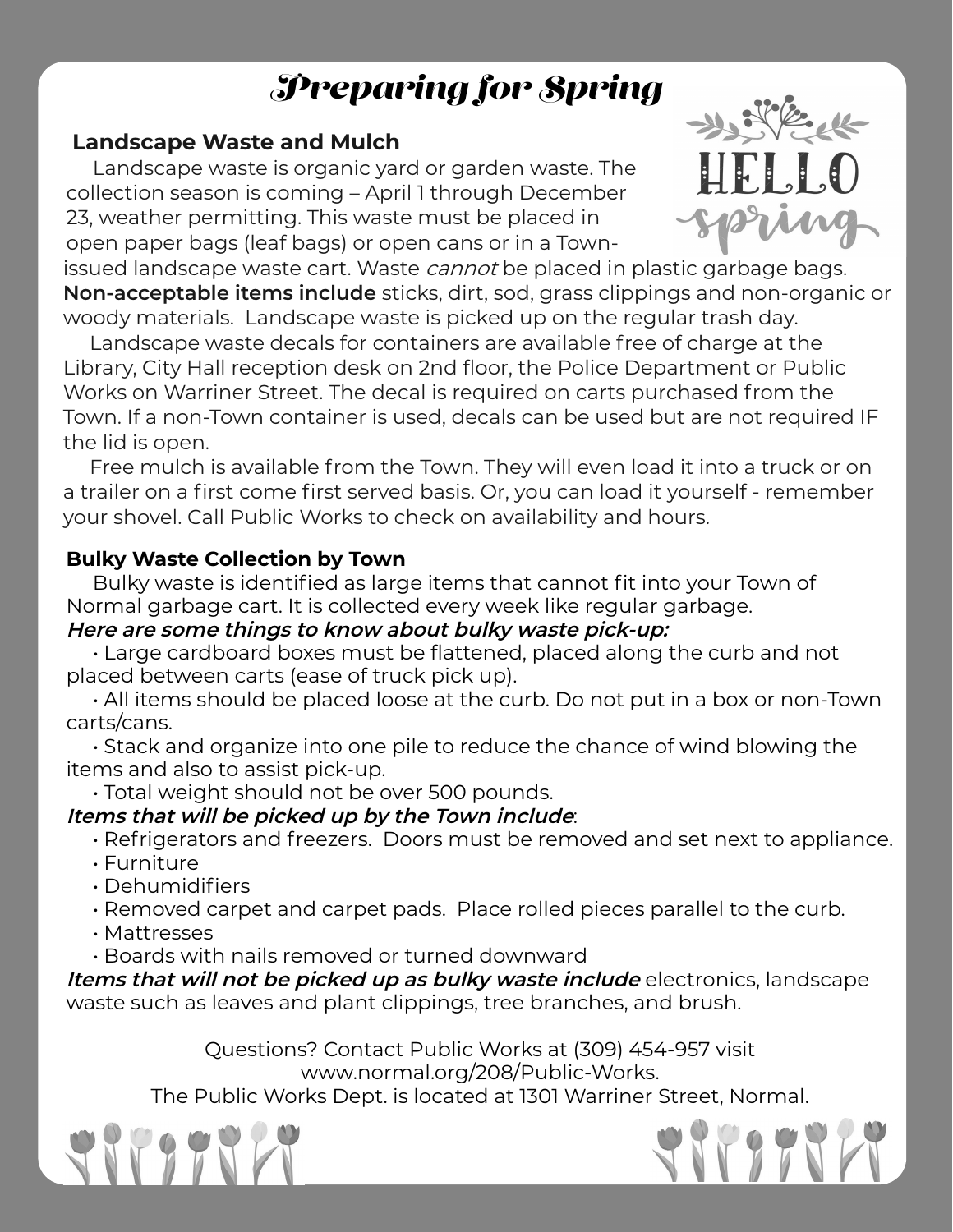#### **Need a Garbage Cart or Recycling Cart?**

 Because the Town operates an automated program for the collection of household waste and recyclables, you must utilize a Town issued wheeled cart to have items picked up. Carts are offered in two sizes - 65 gallon and 95 gallon and the cost is \$60 for either. Landscape waste carts are also available to order. However, the use of a Town cart is not required for landscape waste collection.

#### **Town of Normal Electronic Recycling**

 The Town of Normal offers free electronic recycling to McLean County residents at the building after the Public Works Facility (1301 Warriner St. - follow the yellow signs). For a list of acceptable items and hours of operation, visit https://www.normal.org/484/Electronics-Recycling.

#### **Neighborhood Group Garage Sales**

 Ironwood does not plan an annual garage sale weekend based on the size of the development, parking allowed only on one side of the street, traffic pattern and safety complications. If hosting a garage sale, be watchful of parking. Safety is critical on our streets.



#### **A Reminder from the Town of Normal**

 Trailers are prohibited from being parked on any public street unless in the process of loading/unloading. They also cannot be parked in the driveway for any period of time.

#### **Cleanup Efforts**

 The IHOA has two areas that have been officially designated as part of the Town of Normal's Adopt-A-Street Program. One includes Northtown Road from Pipeline to the bike path west of Linden. The other is the Adopt-A-Trail for the bike path from Northtown Road to Boulder Street. Anyone is welcome to assist in the effort. Please report your participation by sending the date, location and hours spent on the litter pickup to JoEllen Bahnsen.

#### **Signs: Political, Business & Organizations**

 **Article 4, Section 4 states:** "No sign of any kind shall be displayed to public view on a lot or the common area without the prior written consent of the Association, except customary name and address signs and lawn signs of not more than ten (10) square feet in size advertising a property for sale or rent." **Please consider before agreeing to allow a sign on your property.**

#### **Be Alert**

 Bicyclists, walkers and joggers will soon be out exercising in and around the neighborhood. We ask you be mindful of your driving and speed, especially when warmer days are coming. We all look forward to sunny days ahead.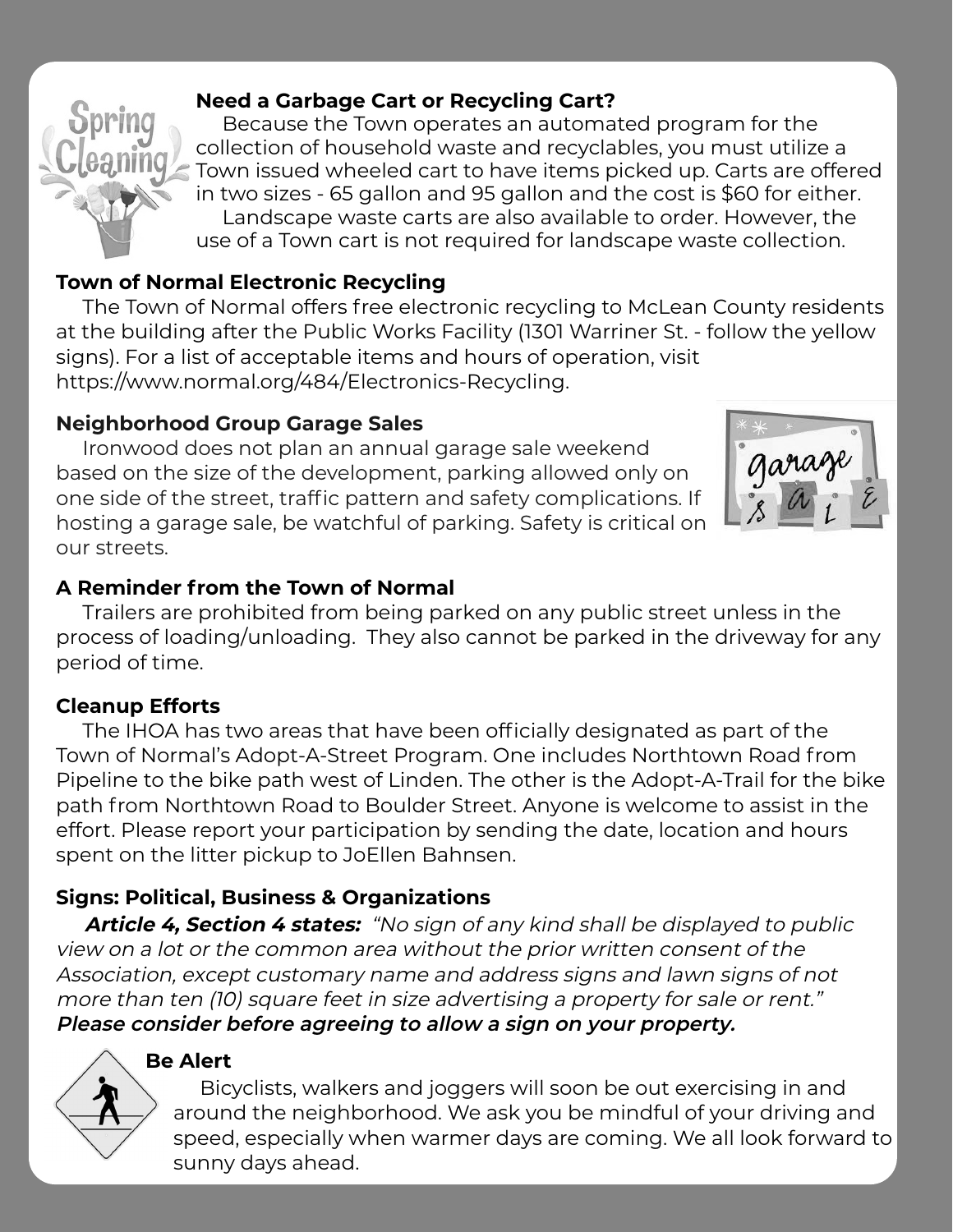## *2022 IHOA Budget*

#### **Ironwood Homeowners Association**

#### Financial Report for Year Ending December 31, 2021 with Approved Budget for 2022

|                                          | <b>Budget</b><br>2021 | Actual<br>2021 | <b>Budget</b><br>2022 |
|------------------------------------------|-----------------------|----------------|-----------------------|
| Income:                                  |                       |                |                       |
| Dues Income                              | 29,200                | 29,880         | 29,200                |
| Other Income                             |                       |                |                       |
| Total Income                             | 29,200                | 29,880         | 29,200                |
| Operating Expenses:                      |                       |                |                       |
| Mowing & Trimming (annual contract)      | 16,499                | 16,499         | 16,499                |
| Landscaping/Tree Replacement/Other       | 7,100                 | 13,093         | 7,000                 |
| Legal Fees                               | 2,000                 | 3,635          | 2,000                 |
| Postage                                  | 600                   | 1,100          | 350                   |
| Insurance                                | 1,647                 | 1,878          | 1,878                 |
| Printing                                 | 300                   | 370            | 365                   |
| Utilities - Corn Belt                    | 340                   | 387            | 400                   |
| Internet Hosting Fee                     | 120                   | 119            | 120                   |
| Miscellaneous - Stationery, Labels, Env  | 138                   | 51             | 140                   |
| Newcomer's Committee                     | 200                   | ٠              | 200                   |
| Rent - PO Box                            | 150                   | 188            | 200                   |
| Property Tax                             | 36                    | 36             | 38                    |
| Recording Fee - State of Illinois        | 10                    | 10             | 10                    |
| Bank Charge - monthly charge, checks     | 60                    | 35             |                       |
| <b>Total Operating Expenses</b>          | 29,200                | 37,401         | 29,200                |
| Net Income (Loss)                        |                       | (7, 521)       |                       |
| Beginning Cash Balance - January 1, 2021 |                       | 13,676         |                       |
| Ending Cash Balance - December 31, 2021  |                       | 6,155          |                       |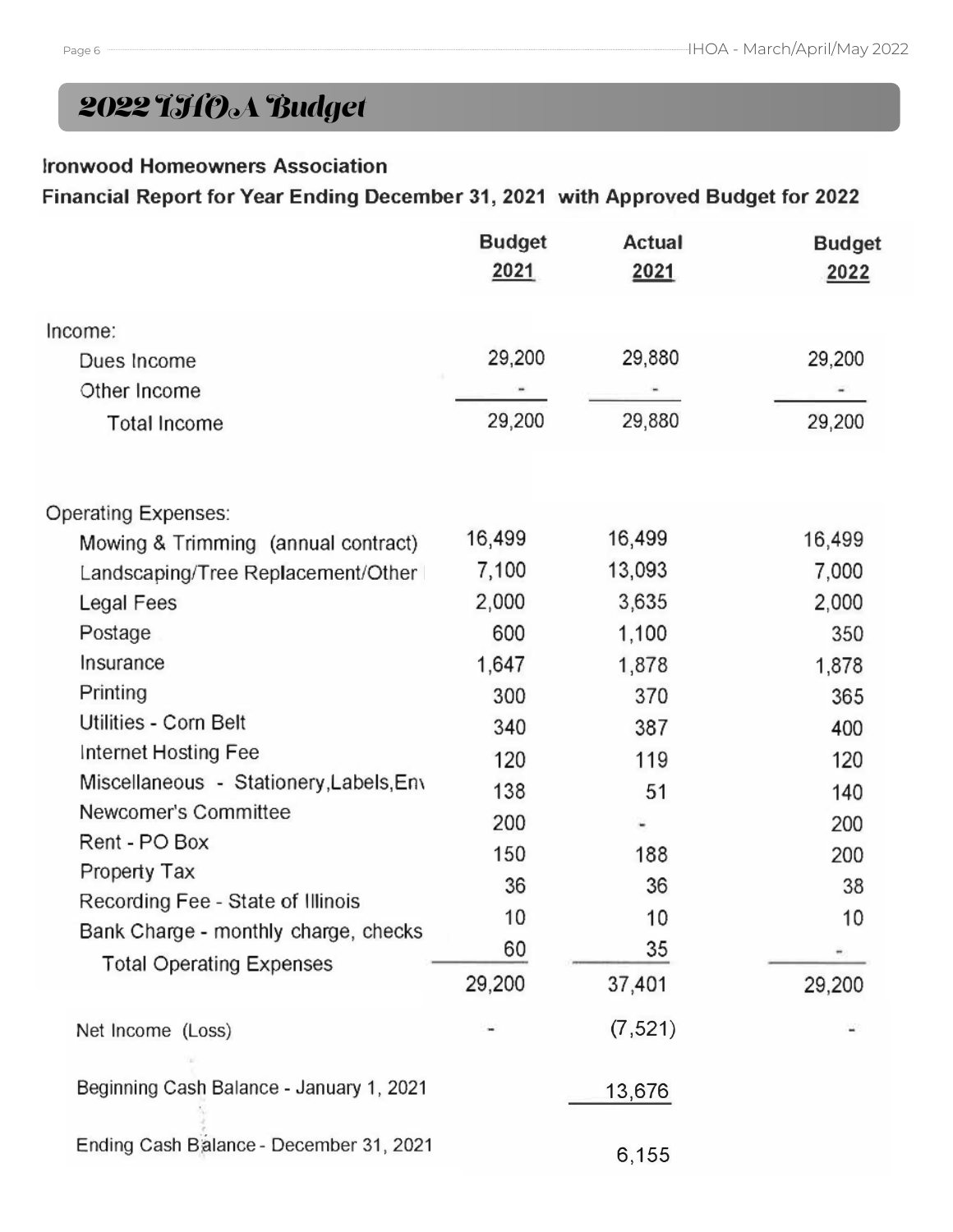## *Ironwood Home Sales*

#### **Ironwood home sales the last 12 months as of February 1, 2022**

- 24 Single family detached homes
- 22 were 1.5 and 2 story homes with 2 ranch homes
- Sold Price: high was \$564,000, low was \$230,000 with average \$307,504
- Days on Market: high was 307, low was 0 with average of 55
- 4 Single family attached homes
- Sold Price: high was \$252,000, low was \$220,000 with average of \$234,128
- Days on Market: high was 23, low was 3 with average of 8
- **1** Single family attached home under contract
- List price \$225,000 Days on market 7

Information provided by the Bloomington-Normal Association of Realtors Provided by Floyd Aper, Real Estate Broker with Coldwell Banker Real Estate Group.



## *A Future Park in Normal?*

 The Town of Normal Parks and Recreation department has taken preliminary steps in planning for a future park in north Normal. The 17-acre property is north of Ironwood on Town property, along Ziebarth Road, connecting to the North Bridge, Heather Ridge, North Field subdivisions. The Town is working with Wight & Company to create a master plan for the park. Currently the park has no timeline or budget. The master plan will be utilized to identify funding and grant opportunities in the future. The Town held an information-gathering meeting Feb. 8 at the Ironwood Clubhouse to introduce the concept and gather input from residents. Approximately 35 were in attendance. Commonly mentioned requests included walking and bike paths and accessible play areas. If you have any questions, please email Normal Parks & Rec Director Doug Damery at ddamery@normal.org.